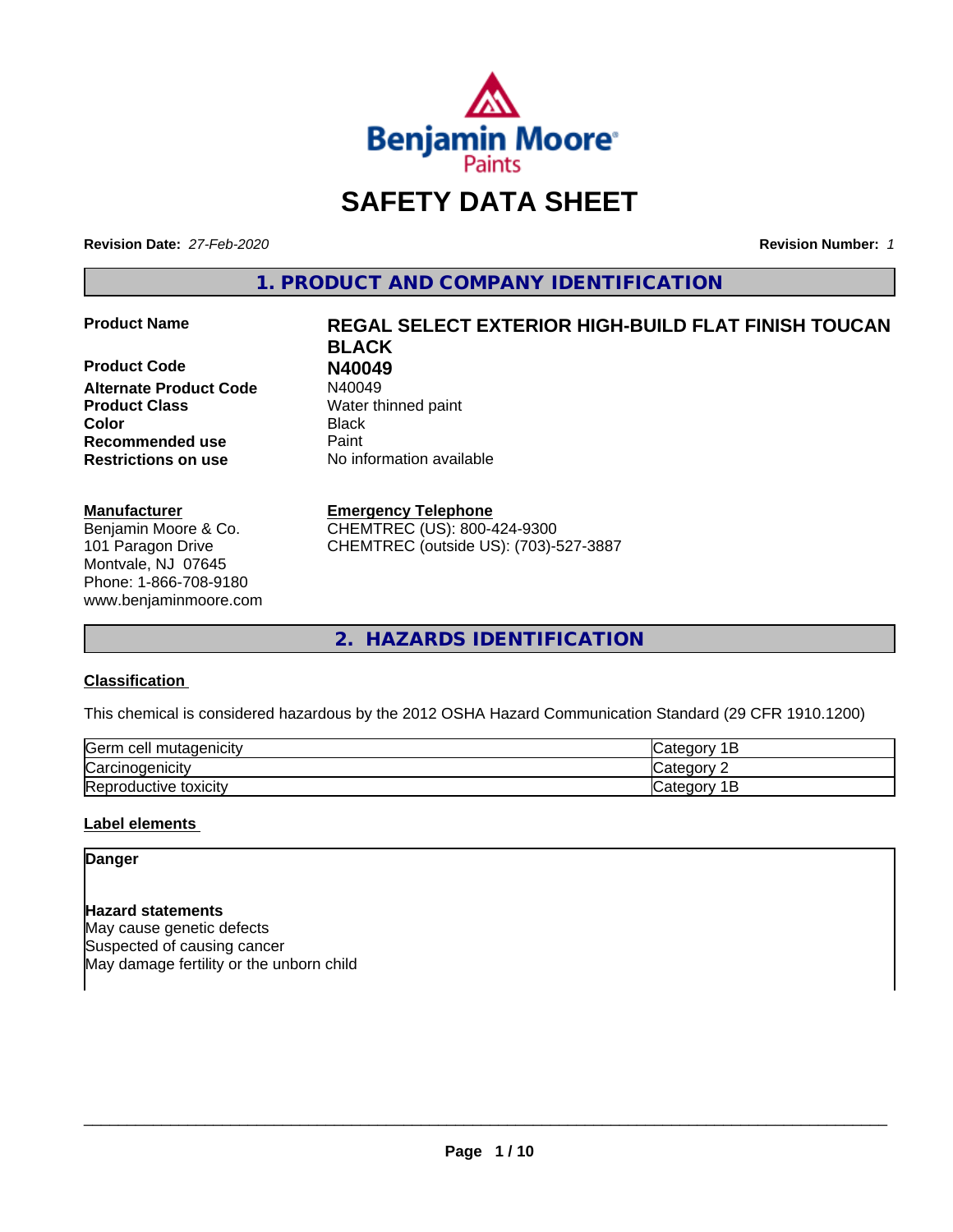

**Appearance** liquid **Odor in the original of the original of the original of the original of the original of the original of the original of the original of the original of the original of the original of the original of t** 

# **Precautionary Statements - Prevention**

Obtain special instructions before use Do not handle until all safety precautions have been read and understood Use personal protective equipment as required

# **Precautionary Statements - Response**

IF exposed or concerned: Get medical advice/attention

# **Precautionary Statements - Storage**

Store locked up

# **Precautionary Statements - Disposal**

Dispose of contents/container to an approved waste disposal plant

# **Hazards not otherwise classified (HNOC)**

Not applicable

## **Other information**

No information available

# **3. COMPOSITION INFORMATION ON COMPONENTS**

| <b>Chemical name</b>                         | <b>CAS No.</b> | Weight-%    |
|----------------------------------------------|----------------|-------------|
| Nepheline syenite                            | 37244-96-5     | $20 - 25$   |
| Diatomaceous earth                           | 61790-53-2     | l - 5       |
| Titanium dioxide                             | 13463-67-7     | $0.5 - 1$   |
| Carbon black                                 | 1333-86-4      | $0.1 - 0.5$ |
| Sodium C14-C16 olefin sulfonate              | 68439-57-6     | $0.1 - 0.5$ |
| Carbamic acid, 1H-benzimidazol-2-yl-, methyl | 10605-21-7     | $0.1 - 0.5$ |
| ester                                        |                |             |

# **4. FIRST AID MEASURES**

| <b>General Advice</b> | If symptoms persist, call a physician. Show this safety data sheet to the doctor in<br>attendance.       |
|-----------------------|----------------------------------------------------------------------------------------------------------|
| <b>Eye Contact</b>    | Rinse thoroughly with plenty of water for at least 15 minutes and consult a<br>physician.                |
| <b>Skin Contact</b>   | Wash off immediately with soap and plenty of water while removing all<br>contaminated clothes and shoes. |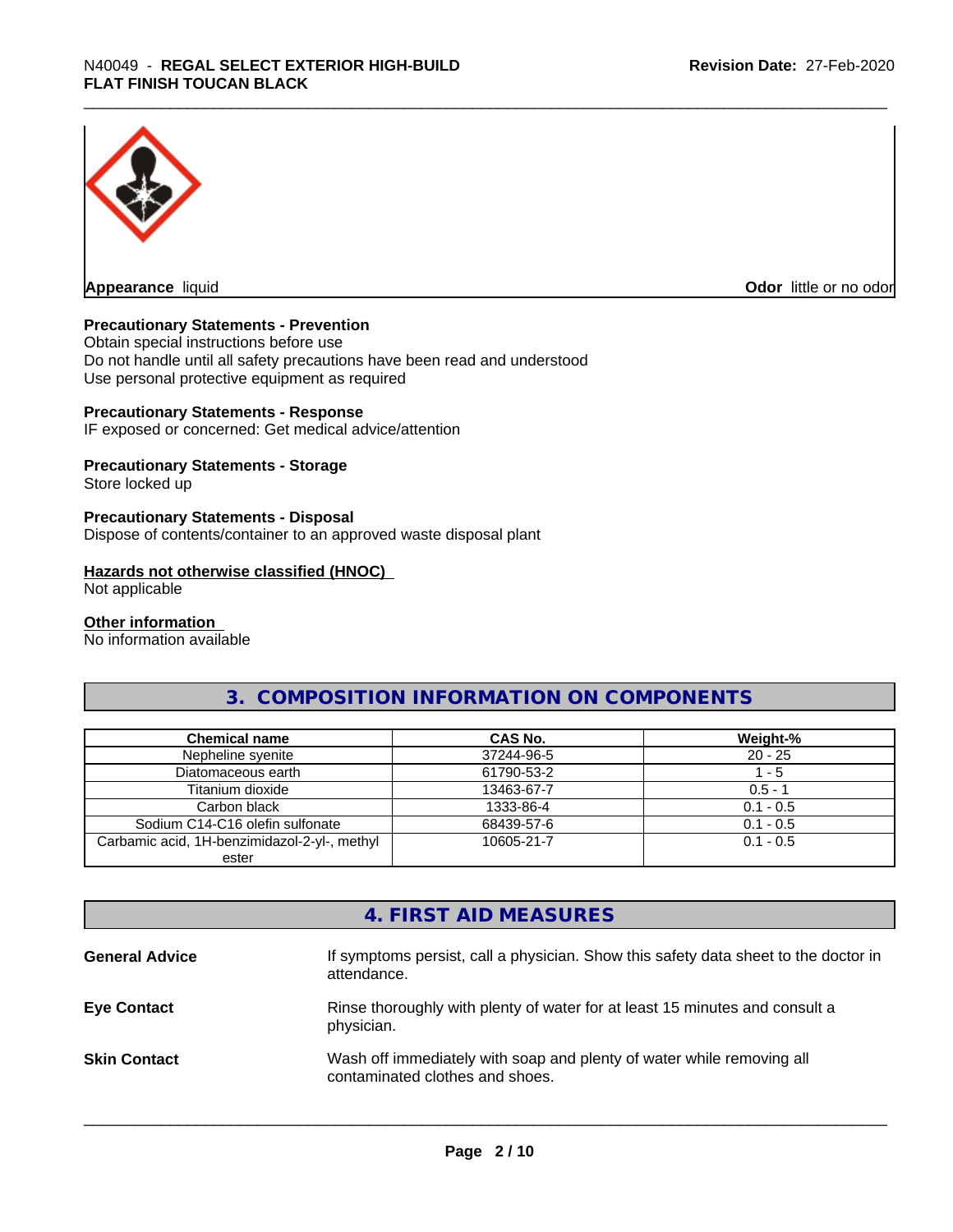| <b>Inhalation</b>                                                                |  | Move to fresh air. If symptoms persist, call a physician.                                         |                                                    |                                                                                                                 |  |
|----------------------------------------------------------------------------------|--|---------------------------------------------------------------------------------------------------|----------------------------------------------------|-----------------------------------------------------------------------------------------------------------------|--|
| Ingestion                                                                        |  | Clean mouth with water and afterwards drink plenty of water. Consult a physician<br>if necessary. |                                                    |                                                                                                                 |  |
| <b>Most Important</b><br><b>Symptoms/Effects</b>                                 |  | None known.                                                                                       |                                                    |                                                                                                                 |  |
| <b>Notes To Physician</b>                                                        |  | Treat symptomatically.                                                                            |                                                    |                                                                                                                 |  |
|                                                                                  |  |                                                                                                   | 5. FIRE-FIGHTING MEASURES                          |                                                                                                                 |  |
| <b>Suitable Extinguishing Media</b>                                              |  |                                                                                                   |                                                    | Use extinguishing measures that are appropriate to local<br>circumstances and the surrounding environment.      |  |
|                                                                                  |  | Protective equipment and precautions for firefighters                                             | and full protective gear.                          | As in any fire, wear self-contained breathing apparatus<br>pressure-demand, MSHA/NIOSH (approved or equivalent) |  |
| <b>Specific Hazards Arising From The Chemical</b>                                |  | Closed containers may rupture if exposed to fire or<br>extreme heat.                              |                                                    |                                                                                                                 |  |
| <b>Sensitivity to mechanical impact</b>                                          |  |                                                                                                   | No                                                 |                                                                                                                 |  |
| <b>Sensitivity to static discharge</b>                                           |  |                                                                                                   | No                                                 |                                                                                                                 |  |
| <b>Flash Point Data</b><br>Flash point (°F)<br>Flash Point (°C)<br><b>Method</b> |  |                                                                                                   | Not applicable<br>Not applicable<br>Not applicable |                                                                                                                 |  |
| <b>Flammability Limits In Air</b>                                                |  |                                                                                                   |                                                    |                                                                                                                 |  |
| Lower flammability limit:<br><b>Upper flammability limit:</b>                    |  |                                                                                                   | Not applicable<br>Not applicable                   |                                                                                                                 |  |
| Health: 2<br><b>NFPA</b>                                                         |  | Flammability: 0                                                                                   | Instability: 0                                     | <b>Special: Not Applicable</b>                                                                                  |  |
| <b>NFPA Legend</b><br>0 - Not Hazardous<br>1 - Slightly                          |  |                                                                                                   |                                                    |                                                                                                                 |  |

- Slightly
- 2 Moderate
- 3 High
- 4 Severe

*The ratings assigned are only suggested ratings, the contractor/employer has ultimate responsibilities for NFPA ratings where this system is used.*

*Additional information regarding the NFPA rating system is available from the National Fire Protection Agency (NFPA) at www.nfpa.org.*

# **6. ACCIDENTAL RELEASE MEASURES**

**Personal Precautions** Avoid contact with skin, eyes and clothing. Ensure adequate ventilation.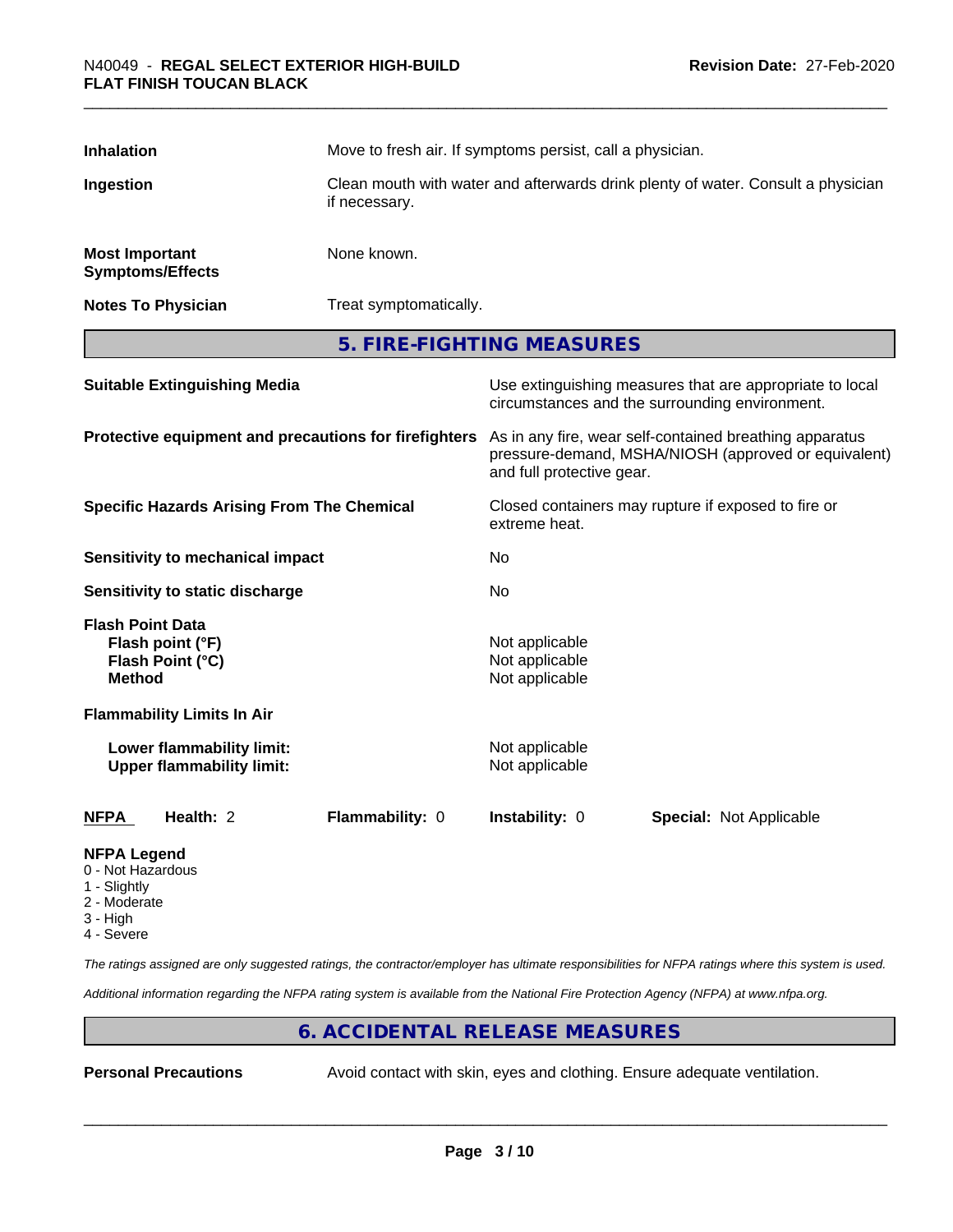| Prevent further leakage or spillage if safe to do so.                                                                                                                            |  |  |
|----------------------------------------------------------------------------------------------------------------------------------------------------------------------------------|--|--|
| See Section 12 for additional Ecological Information.                                                                                                                            |  |  |
| Soak up with inert absorbent material. Sweep up and shovel into suitable<br>containers for disposal.                                                                             |  |  |
| 7. HANDLING AND STORAGE                                                                                                                                                          |  |  |
| Avoid contact with skin, eyes and clothing. Avoid breathing vapors, spray mists or<br>sanding dust. In case of insufficient ventilation, wear suitable respiratory<br>equipment. |  |  |
| Keep container tightly closed. Keep out of the reach of children.                                                                                                                |  |  |
| No information available                                                                                                                                                         |  |  |
|                                                                                                                                                                                  |  |  |

# **8. EXPOSURE CONTROLS/PERSONAL PROTECTION**

# **Exposure Limits**

| <b>Chemical name</b> | <b>ACGIH TLV</b>                              | <b>OSHA PEL</b>            |
|----------------------|-----------------------------------------------|----------------------------|
| Diatomaceous earth   | N/E                                           |                            |
|                      |                                               | 20 mppcf - TWA             |
| Titanium dioxide     | TWA: $10 \text{ ma/m}^3$                      | 15 mg/m $3$ - TWA          |
| Carbon black         | TWA: $3 \text{ mg/m}^3$ inhalable particulate | $3.5 \text{ mg/m}^3$ - TWA |
|                      | matter                                        |                            |

# **Legend**

ACGIH - American Conference of Governmental Industrial Hygienists Exposure Limits OSHA - Occupational Safety & Health Administration Exposure Limits N/E - Not Established

**Engineering Measures** Ensure adequate ventilation, especially in confined areas.

# **Personal Protective Equipment**

| <b>Eye/Face Protection</b>    | Safety glasses with side-shields.                                                                                                                                                                                                                                                                                                                                   |
|-------------------------------|---------------------------------------------------------------------------------------------------------------------------------------------------------------------------------------------------------------------------------------------------------------------------------------------------------------------------------------------------------------------|
| <b>Skin Protection</b>        | Protective gloves and impervious clothing.                                                                                                                                                                                                                                                                                                                          |
| <b>Respiratory Protection</b> | Use only with adequate ventilation. In operations where exposure limits are<br>exceeded, use a NIOSH approved respirator that has been selected by a<br>technically qualified person for the specific work conditions. When spraying the<br>product or applying in confined areas, wear a NIOSH approved respirator<br>specified for paint spray or organic vapors. |
| <b>Hygiene Measures</b>       | Avoid contact with skin, eyes and clothing. Remove and wash contaminated                                                                                                                                                                                                                                                                                            |

# clothing before re-use. Wash thoroughly after handling. **9. PHYSICAL AND CHEMICAL PROPERTIES**

**Appearance** liquid **and a limitation of the contract of the contract of the contract of the contract of the contract of the contract of the contract of the contract of the contract of the contract of the contract of the c** 

little or no odor **Odor Threshold No information available No information available**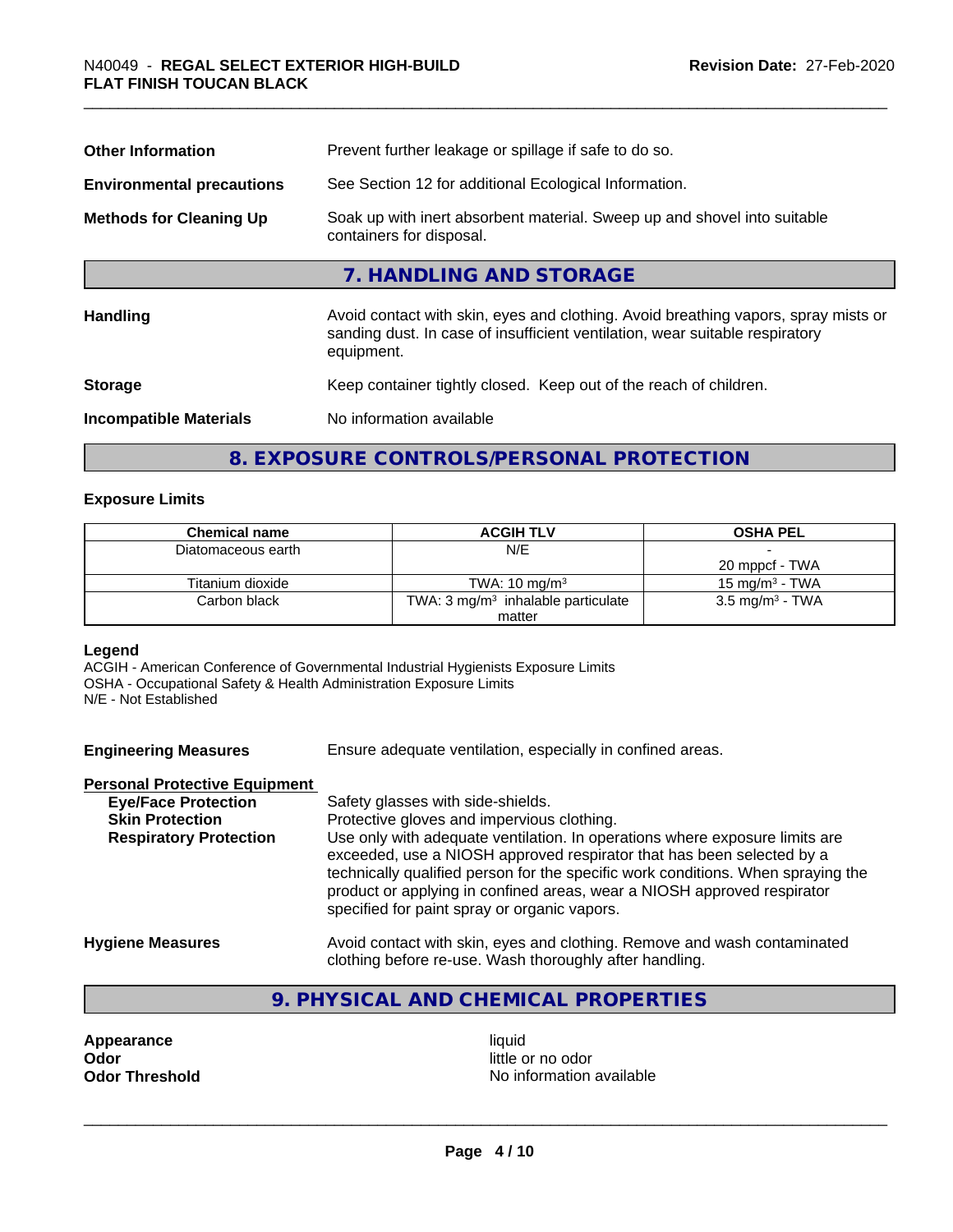**Density (lbs/gal)** 12.2 - 12.6<br> **Specific Gravity** 1.46 - 1.50 **Specific Gravity pH** No information available **Viscosity (cps)** No information available **Solubility(ies)** No information available **Water solubility** No information available **Evaporation Rate** Note 2008 and 2009 No information available **Vapor pressure** No information available in the North American Monte available in the North American available **Vapor density** No information available values and values of  $\alpha$  No information available **Wt. % Solids** 45 - 55 **Vol. % Solids** 35 - 45 **Wt. % Volatiles** 45 - 55 **Vol. % Volatiles** 55 - 65 **VOC Regulatory Limit (g/L)** < 50 **Boiling Point (°F)** 212 **Boiling Point**  $(^{\circ}C)$  100 **Freezing point (°F)** 32 **Freezing Point (°C)** 0 **Flash point (°F)**<br> **Flash Point (°C)**<br> **Flash Point (°C)**<br> **C Flash Point (°C) Method** Not applicable **Flammability (solid, gas)** Not applicable **Upper flammability limit:**<br> **Lower flammability limit:**<br>
Not applicable<br>
Not applicable **Lower flammability limit:**<br> **Autoignition Temperature (°F)** Not applicable havailable available **Autoignition Temperature (°F)**<br> **Autoignition Temperature (°C)** No information available **Autoignition Temperature (°C) Decomposition Temperature (°F)** No information available **Decomposition Temperature (°C)**<br> **Partition coefficient**<br> **Partition coefficient**<br> **No** information available

**No information available** 

# **10. STABILITY AND REACTIVITY**

| <b>Reactivity</b>                       | Not Applicable                           |
|-----------------------------------------|------------------------------------------|
| <b>Chemical Stability</b>               | Stable under normal conditions.          |
| <b>Conditions to avoid</b>              | Prevent from freezing.                   |
| <b>Incompatible Materials</b>           | No materials to be especially mentioned. |
| <b>Hazardous Decomposition Products</b> | None under normal use.                   |
| Possibility of hazardous reactions      | None under normal conditions of use.     |

**11. TOXICOLOGICAL INFORMATION**

# **Product Information**

# **Information on likely routes of exposure**

**Principal Routes of Exposure** Eye contact, skin contact and inhalation.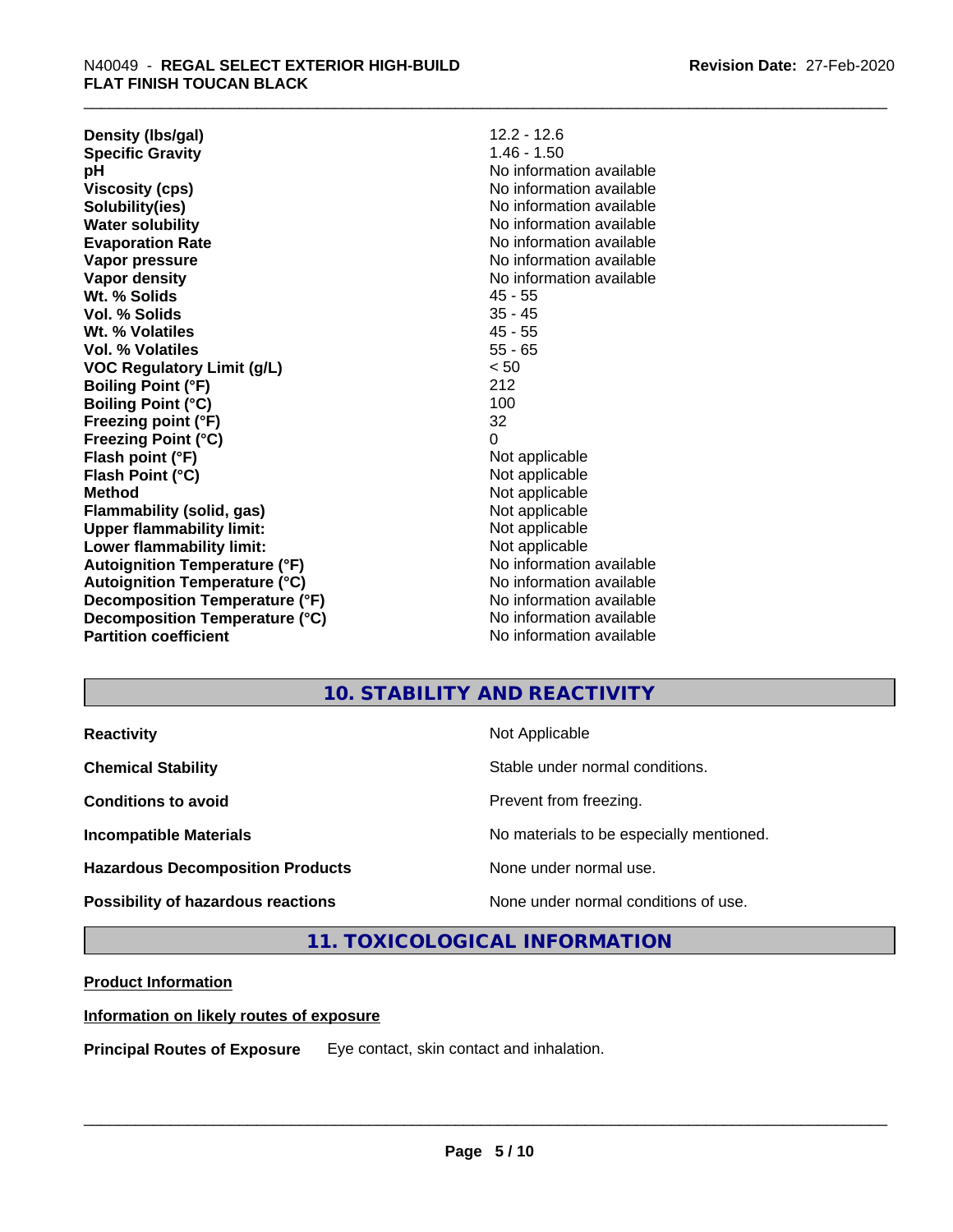| <b>Acute Toxicity</b>           |                                                                                            |
|---------------------------------|--------------------------------------------------------------------------------------------|
| <b>Product Information</b>      | No information available                                                                   |
|                                 | Symptoms related to the physical, chemical and toxicological characteristics               |
| <b>Symptoms</b>                 | No information available                                                                   |
|                                 | Delayed and immediate effects as well as chronic effects from short and long-term exposure |
| Eye contact                     | May cause slight irritation.                                                               |
| <b>Skin contact</b>             | Substance may cause slight skin irritation. Prolonged or repeated contact may dry          |
|                                 | skin and cause irritation.                                                                 |
| <b>Inhalation</b>               | May cause irritation of respiratory tract.                                                 |
| Ingestion                       | Ingestion may cause gastrointestinal irritation, nausea, vomiting and diarrhea.            |
| <b>Sensitization</b>            | No information available                                                                   |
| <b>Neurological Effects</b>     | No information available.                                                                  |
| <b>Mutagenic Effects</b>        | Suspected of causing genetic defects.                                                      |
| <b>Reproductive Effects</b>     | May damage fertility or the unborn child.                                                  |
| <b>Developmental Effects</b>    | No information available.                                                                  |
| <b>Target organ effects</b>     | No information available.                                                                  |
| <b>STOT - single exposure</b>   | No information available.                                                                  |
| <b>STOT - repeated exposure</b> | No information available.                                                                  |
| Other adverse effects           | No information available.                                                                  |
| <b>Aspiration Hazard</b>        | No information available                                                                   |
|                                 |                                                                                            |

# **Numerical measures of toxicity**

**The following values are calculated based on chapter 3.1 of the GHS document**

# **Component Information**

| Chemical name                       | Oral LD50             | Dermal LD50                       | Inhalation LC50 |
|-------------------------------------|-----------------------|-----------------------------------|-----------------|
| Titanium dioxide                    | $>$ 10000 mg/kg (Rat) |                                   |                 |
| 13463-67-7                          |                       |                                   |                 |
| Carbon black                        | $> 15400$ mg/kg (Rat) | $>$ 3 g/kg (Rabbit)               |                 |
| 1333-86-4                           |                       |                                   |                 |
| Sodium C14-C16 olefin sulfonate     | $= 2220$ mg/kg (Rat)  | $> 740$ mg/kg (Rabbit)            |                 |
| 68439-57-6                          |                       |                                   |                 |
| Carbamic acid,                      | $>$ 5050 mg/kg (Rat)  | $> 10000$ mg/kg (Rabbit) = 2 g/kg |                 |
| 1H-benzimidazol-2-yl-, methyl ester | $= 6400$ mg/kg (Rat)  | $Rat$ = 8500 mg/kg (Rabbit)       |                 |
| 10605-21-7                          |                       |                                   |                 |

# **Chronic Toxicity**

# **Carcinogenicity**

*The information below indicateswhether each agency has listed any ingredient as a carcinogen:.*

| <b>Chemical name</b> | <b>IARC</b>         | <b>NTP</b> | <b>OSHA</b> |
|----------------------|---------------------|------------|-------------|
|                      | 2B - Possible Human |            | Listed      |
| Titanium dioxide     | Carcinoɑen          |            |             |
|                      | 2B - Possible Human |            | Listed      |
| Carbon black         | Carcinogen          |            |             |

• Although IARC has classified titanium dioxide as possibly carcinogenic to humans (2B), their summary concludes:<br> **Page 6/10**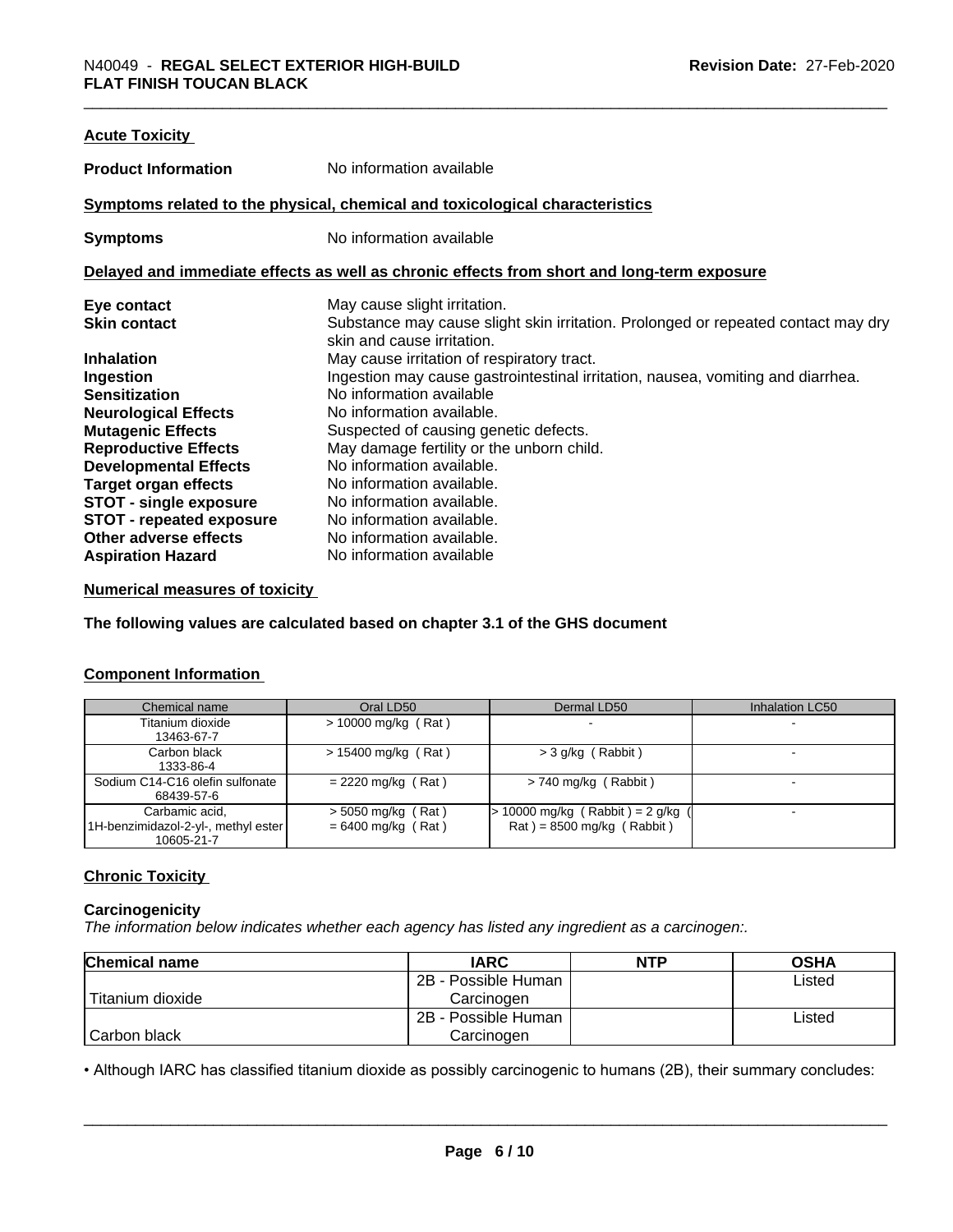"No significant exposure to titanium dioxide is thought to occur during the use of products in which titanium dioxide is bound to other materials, such as paint."

# **Legend**

IARC - International Agency for Research on Cancer NTP - National Toxicity Program OSHA - Occupational Safety & Health Administration

**12. ECOLOGICAL INFORMATION**

# **Ecotoxicity Effects**

The environmental impact of this product has not been fully investigated.

# **Product Information**

# **Acute Toxicity to Fish**

No information available

# **Acute Toxicity to Aquatic Invertebrates**

No information available

# **Acute Toxicity to Aquatic Plants**

No information available

# **Persistence / Degradability**

No information available.

# **Bioaccumulation**

No information available.

# **Mobility in Environmental Media**

No information available.

# **Ozone**

No information available

# **Component Information**

# **Acute Toxicity to Fish**

Titanium dioxide  $LC50:$  > 1000 mg/L (Fathead Minnow - 96 hr.) Carbamic acid, 1H-benzimidazol-2-yl-, methyl ester LC50: 1.5 mg/L (Rainbow Trout - 96 hr.)

# **Acute Toxicity to Aquatic Invertebrates**

Carbamic acid, 1H-benzimidazol-2-yl-, methyl ester LC50: 0.22 mg/L (water flea - 48 hr.)

# **Acute Toxicity to Aquatic Plants**

No information available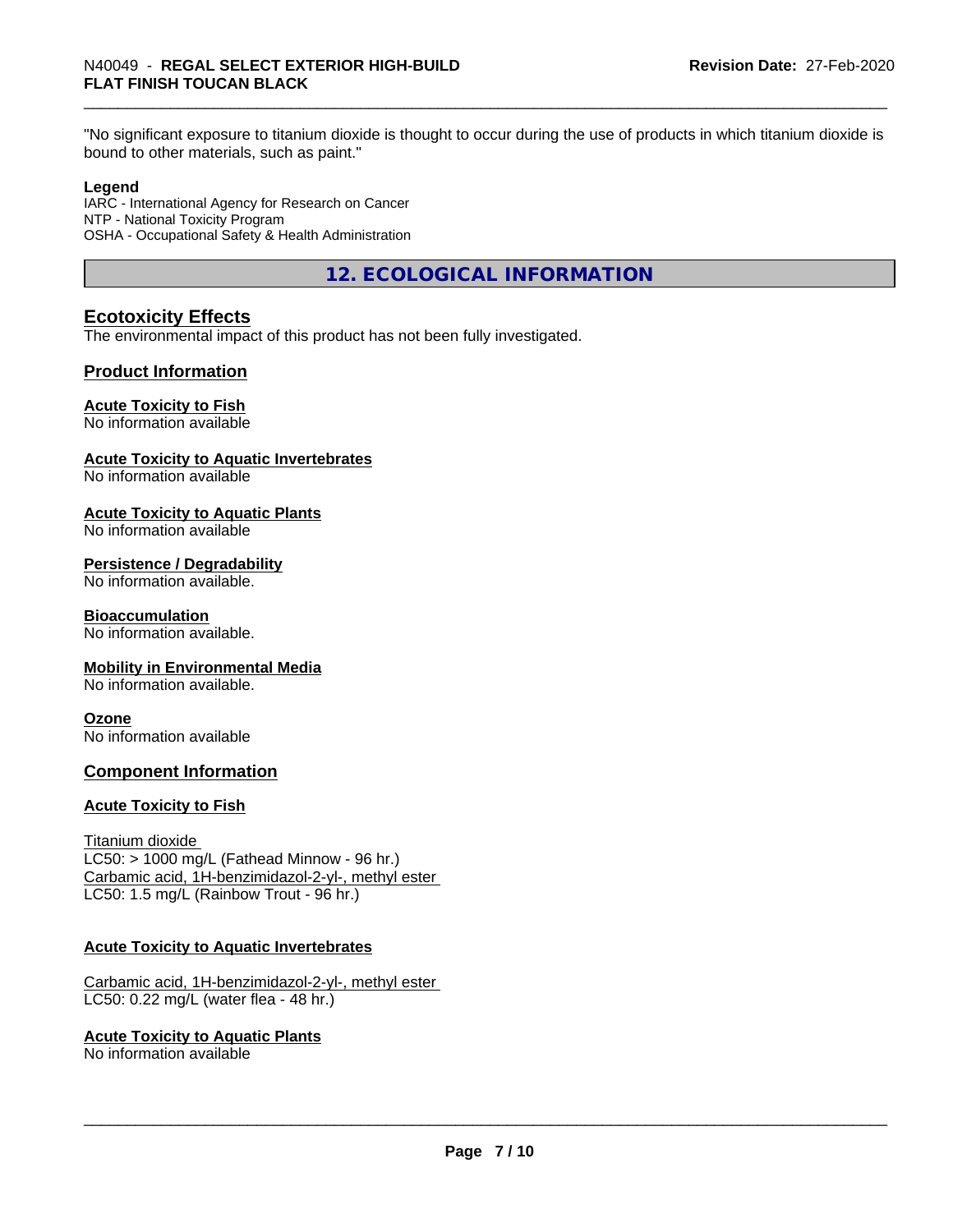|                              | 13. DISPOSAL CONSIDERATIONS                                                                                                                                                                                               |
|------------------------------|---------------------------------------------------------------------------------------------------------------------------------------------------------------------------------------------------------------------------|
| <b>Waste Disposal Method</b> | Dispose of in accordance with federal, state, and local regulations. Local<br>requirements may vary, consult your sanitation department or state-designated<br>environmental protection agency for more disposal options. |
|                              | <b>14. TRANSPORT INFORMATION</b>                                                                                                                                                                                          |
| <b>DOT</b>                   | Not regulated                                                                                                                                                                                                             |
| <b>ICAO/IATA</b>             | Not regulated                                                                                                                                                                                                             |
| <b>IMDG/IMO</b>              | Not regulated                                                                                                                                                                                                             |
|                              | <b>15. REGULATORY INFORMATION</b>                                                                                                                                                                                         |

# **International Inventories**

| <b>TSCA: United States</b> | Yes - All components are listed or exempt. |
|----------------------------|--------------------------------------------|
| <b>DSL: Canada</b>         | Yes - All components are listed or exempt. |

# **Federal Regulations**

# **SARA 311/312 hazardous categorization**

| Acute health hazard               | Nο  |
|-----------------------------------|-----|
| Chronic Health Hazard             | Yes |
| Fire hazard                       | Nο  |
| Sudden release of pressure hazard | N٥  |
| Reactive Hazard                   | N٥  |

# **SARA 313**

Section 313 of Title III of the Superfund Amendments and Reauthorization Act of 1986 (SARA). This product contains a chemical or chemicals which are subject to the reporting requirements of the Act and Title 40 of the Code of Federal Regulations, Part 372:

*None*

**Clean Air Act,Section 112 Hazardous Air Pollutants (HAPs) (see 40 CFR 61)**

This product contains the following HAPs:

*None*

# **US State Regulations**

# **California Proposition 65**

**A** WARNING: Cancer and Reproductive Harm– www.P65warnings.ca.gov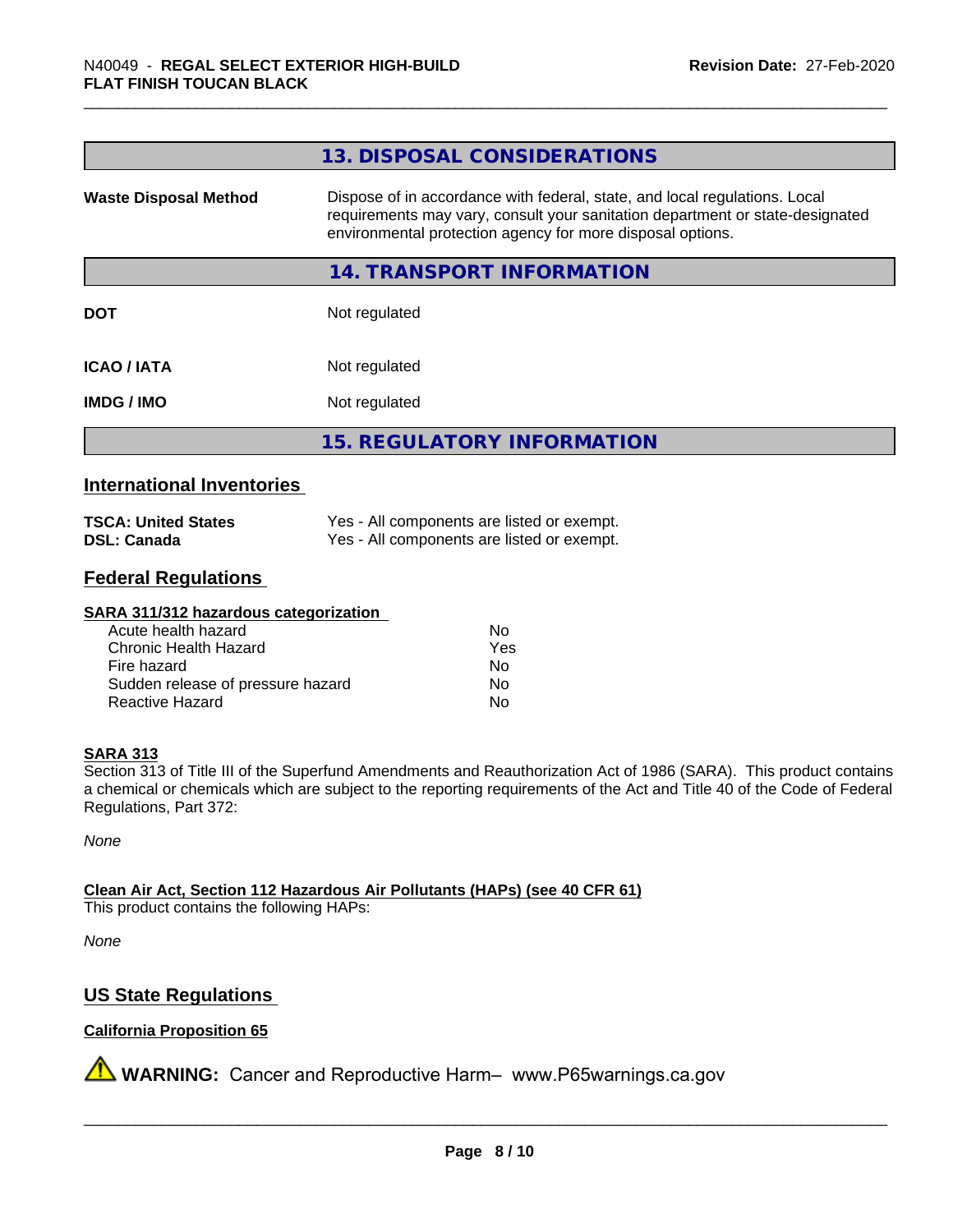# **State Right-to-Know**

| <b>Chemical name</b>                  | <b>Massachusetts</b> | <b>New Jersey</b> | Pennsylvania |
|---------------------------------------|----------------------|-------------------|--------------|
| Diatomaceous earth                    |                      |                   |              |
| Titanium dioxide                      |                      |                   |              |
| Carbon black                          |                      |                   |              |
| Carbamic acid, 1H-benzimidazol-2-yl-, |                      |                   |              |
| methyl ester                          |                      |                   |              |

### **Legend**

X - Listed

# **16. OTHER INFORMATION**

**HMIS** - **Health:** 2\* **Flammability:** 0 **Reactivity:** 0 **PPE:** -

# **HMIS Legend**

- 0 Minimal Hazard
- 1 Slight Hazard
- 2 Moderate Hazard
- 3 Serious Hazard
- 4 Severe Hazard
- Chronic Hazard
- X Consult your supervisor or S.O.P. for "Special" handling instructions.

*Note: The PPE rating has intentionally been left blank. Choose appropriate PPE that will protect employees from the hazards the material will present under the actual normal conditions of use.*

*Caution: HMISÒ ratings are based on a 0-4 rating scale, with 0 representing minimal hazards or risks, and 4 representing significant hazards or risks. Although HMISÒ ratings are not required on MSDSs under 29 CFR 1910.1200, the preparer, has chosen to provide them. HMISÒ ratings are to be used only in conjunction with a fully implemented HMISÒ program by workers who have received appropriate HMISÒ training. HMISÒ is a registered trade and service mark of the NPCA. HMISÒ materials may be purchased exclusively from J. J. Keller (800) 327-6868.*

 **WARNING!** If you scrape, sand, or remove old paint, you may release lead dust. LEAD IS TOXIC. EXPOSURE TO LEAD DUST CAN CAUSE SERIOUS ILLNESS, SUCH AS BRAIN DAMAGE, ESPECIALLY IN CHILDREN. PREGNANT WOMEN SHOULD ALSO AVOID EXPOSURE. Wear a NIOSH approved respirator to control lead exposure. Clean up carefully with a HEPA vacuum and a wet mop. Before you start, find out how to protect yourself and your family by contacting the National Lead Information Hotline at 1-800-424-LEAD or log on to www.epa.gov/lead.

| <b>Prepared By</b>      | <b>Product Stewardship Department</b><br>Benjamin Moore & Co.<br>101 Paragon Drive<br>Montvale, NJ 07645<br>800-225-5554 |
|-------------------------|--------------------------------------------------------------------------------------------------------------------------|
| <b>Revision Date:</b>   | 27-Feb-2020                                                                                                              |
| <b>Revision Summary</b> | Not available                                                                                                            |

#### Disclaimer

The information contained herein is presented in good faith and believed to be accurate as of the effective date shown